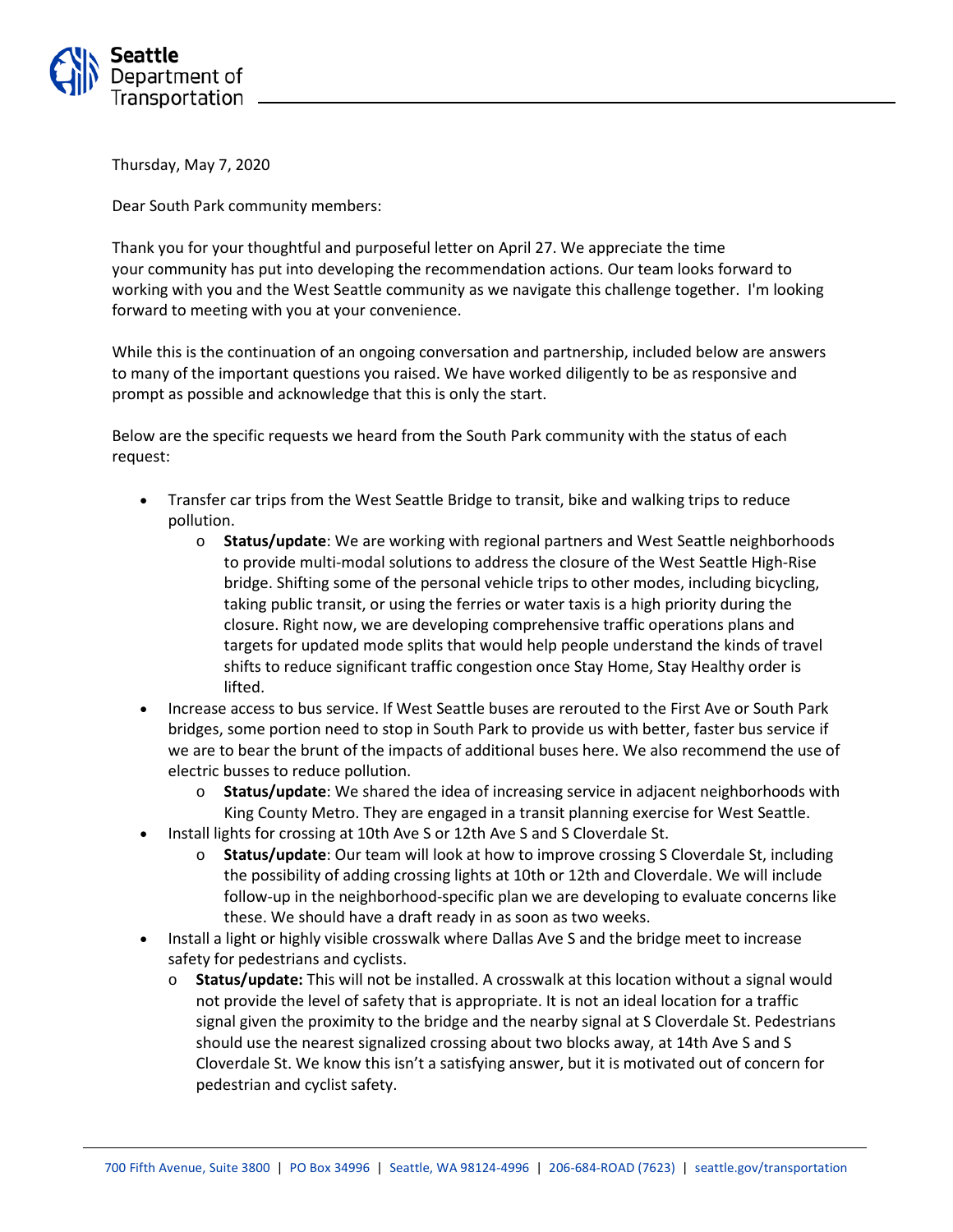- Install a light or four-way stop on Dallas Ave S near RAM Mounts at Thistle/Dallas/12th streets.
	- o **Status/update**: We're developing a neighborhood-specific plan to evaluate concerns like these and should have drafts ready to discuss with you in as soon as two weeks. We are responding to cut-through and safety service requests as we receive them from community members and based on observations by our traffic engineers in the field. We are also working to keep the arterial street network moving efficiently to encourage its use instead of the residential system some choose to use for longer trips. We are in contact with online map service companies and have let them know about our concerns about cut-through traffic. We are limited in our abilities to regulate this behavior since drivers are being sent to public streets accessible to all and not encouraged to break any laws or speed. That being said, we will continue to monitor and react to concerning and illegal driving behavior.
- Place crossing guards at 8th & 7th & Cloverdale for school children
	- o **Status/update**: As part of the Safe Routes to School Program, flashing beacons were installed on S Cloverdale St for 7th Ave S and 8th Ave S crossings. SDOT does not determine where crossing guards are located, but we will share this comment with Seattle Public Schools.
- Make improvements at 14th & Henderson
	- o **Status/update**: SDOT installed a Leading Pedestrian Interval at this intersection to improve safety on March 19, 2020. We are continuing to observe intersections on the detour route and make signal timing adjustments based on traffic patterns.
- Protected bike lanes on the 1st Ave to downtown corridor are especially essential if the low bridge closure were to cut off access from the Duwamish Trail to downtown.
	- o **Status/update**: SDOT is analyzing a number of bicycle options for travelers in light of the West Seattle Bridge closure. We appreciate this input from the cycling community and will use it to inform our decision. We hope to have more information on pilot projects later this month.
- A protected crossing across East Marginal from (and to) the First Ave Bridge is immediately needed for this bike route. More people will be biking and this connection is crucial.
	- o **Status/update**: Initial analysis of this section of the project included evaluation of whether a lane of traffic on SR 99 could be removed to allow construction of a protected bike lane, which is recommended in the Bicycle Master Plan. Due to traffic volumes on SR 99, removing a motor vehicle lane was not recommended. The East Marginal Corridor Improvement project has no plans to further evaluate this crossing.
- Continue the funding, planning, and development of the Georgetown South Park trail project
	- o **Status/update:** This project is funded through 30% design and will continue moving forward. The project team is currently working on securing grant funding to continue the project further.
- Police should do consistent traffic stops to address speeding.
	- o **Status/update**: We are in near-constant contact with our partners at the Seattle Police Department about traffic control related to the bridge closure. And long-range planning about how people are going to get around both during and after the Stay Home, Stay Healthy order is in effect is a top priority. Additionally, we are briefing Seattle Police Department command staff to discuss traffic enforcement based on new travel patterns created by the West Seattle Bridge closure.